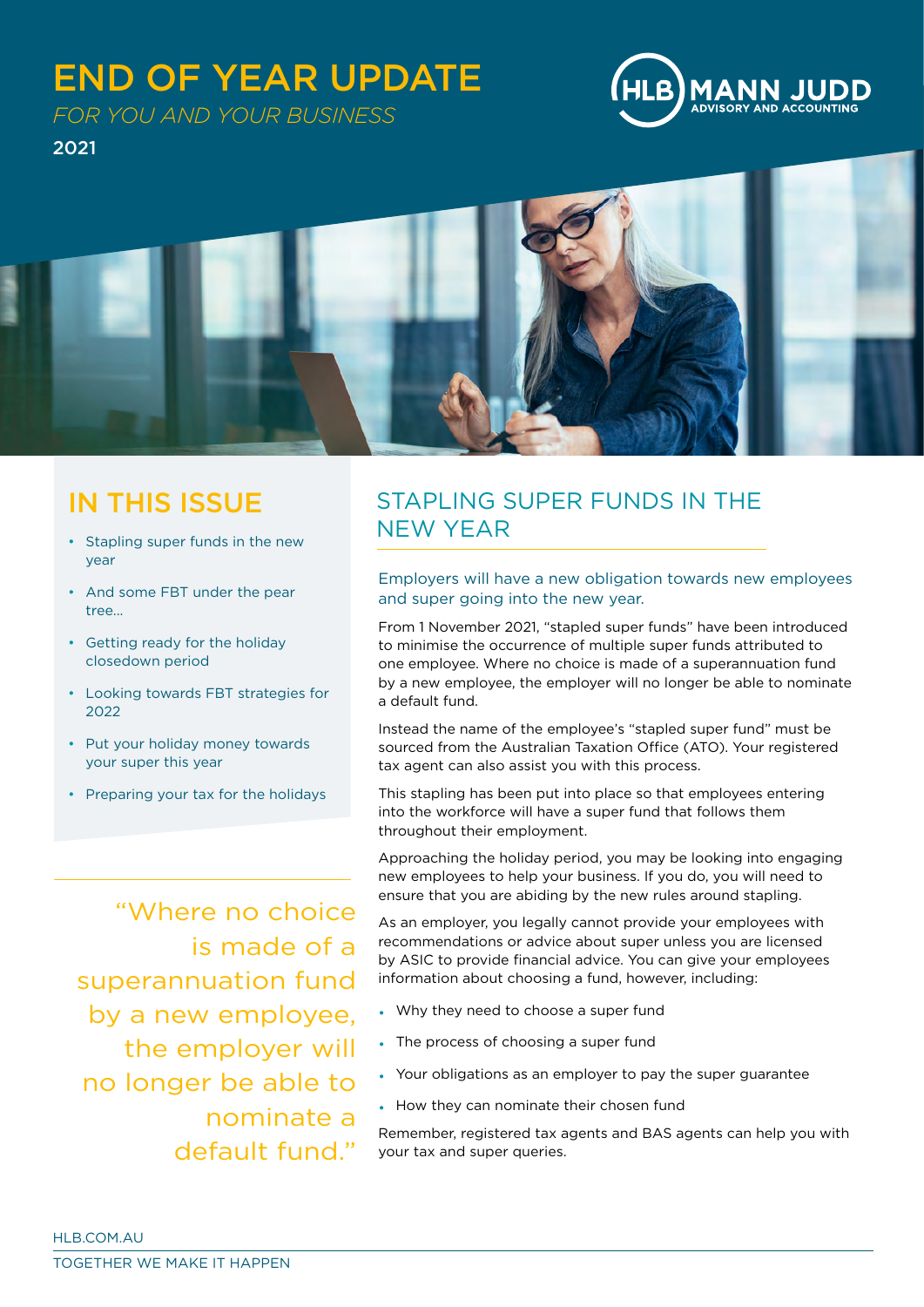### AND SOME FBT UNDER THE PEAR TREE...

The end of the year might be the time that you look for ways in which to say thank you to your hardworking employees, especially after the challenges of the past 12 months.

While a work Christmas party may have been a previous method that you have employed to demonstrate this, the expense of it could be a deciding factor. Christmas parties are regarded as "entertainment" expenditures, which means that they are not tax-deductible, and the employer may have to pay FBT if the party costs \$300 or more per person.

With potential COVID restrictions for venues and the costs involved with hosting, an end of year party might not be feasible for your business this year.

Instead, it may be a better idea to thank your staff through the act of giving certain items known as "non-entertainment" gifts. These non-entertainment gifts cost less than \$299.99, are fully tax-deductible and carry no FBT.

Non-entertainment gifts are usually exempt from FBT when the total cost of the gift is less than \$299.99 (inclusive of GST). An employer can also claim tax deductions and GST credits for every non-entertainment gift they give to staff members. These types of gifts could include beauty or skincare products, flowers, wine, gift vouchers or hampers.

If you provide a similar gift to the spouse/partner of an employee, the FBT exemption will also be valid. This can be a nice way to say thank you to the hardworking members of your staff while promoting a positive work culture.

Providing your employees with gifts that are considered to be "non-entertainment gifts" but cost \$300 or more (including GST) is less tax effective. Even though the gift giver can still claim a tax deduction and GST credit, FBT must be paid at the rate of 49%.

You can still give staff members entertainment gifts as a way of saying thank you, though this is a less beneficial and tax-favourable option from an employer's point of view. Examples of entertainment gifts include tickets to a play, sports event or theatre.

These gifts may not be FBT payable if they cost less than \$299.99 (including GST), or claimable for a tax deduction or GST credit. However, if they cost more than \$300 (including GST), an employer can claim a tax deduction and GST credit, but FBT is payable at a rate of 49%.

Some fringe benefits (such as these gifts) may need to be included in payment summaries. When the value of certain fringe benefits amounts to more than \$2,000 in an FBT year, it is your responsibility to record that amount in your payment summary.

> "An employer can also claim tax deductions and GST credits for every non-entertainment gift they give to staff members."

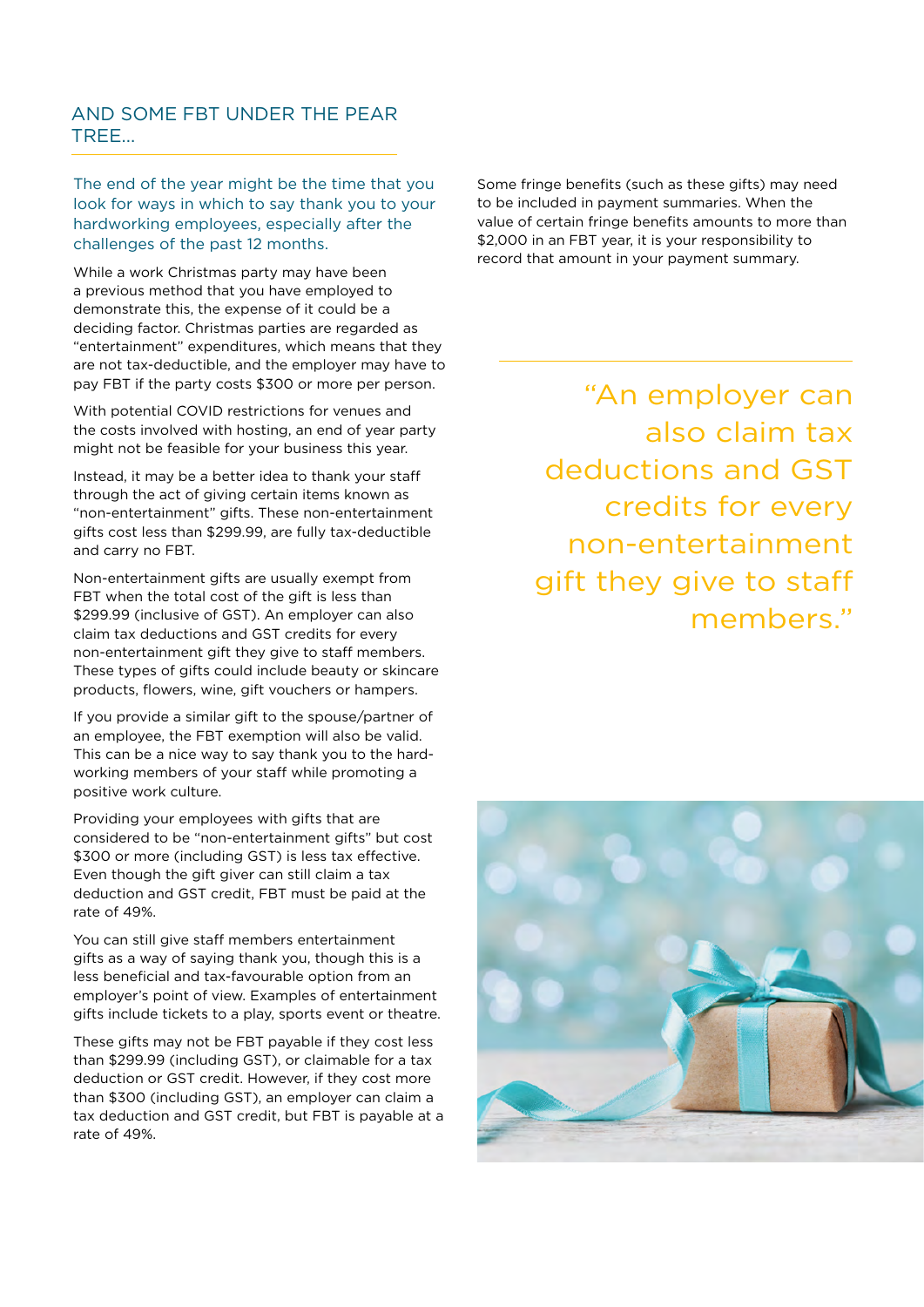### GETTING READY FOR THE HOLIDAY CLOSEDOWN PERIOD

With plenty of disruptions already happening this year to businesses across the country, ensuring that the holiday shutdown for your business goes smoothly is more important than ever.

#### Notify employees of the shutdown

It is always wise to notify your employees formally of the shutdown, whether that be through a printed memo, email, etc. You legally need to give them 14 days of notice, and as this time of year can be very busy and chaotic it can be quite easy for them to forget a quick conversation. By having the closedown plans in writing, you can also prove you have given adequate notice should any legal issues arise.

#### Making leave arrangements easier

To avoid issues with staffing and conflicts resulting from leave, it's also best to give plenty of notice in preparation. Since the end of the year can be an expensive time for employees, it's best to head off conflicts about taking time off before they can escalate.

#### Check off the end of year to-do list

Coming back to work after the EOY shutdown can be quite tumultuous, particularly if the employees haven't completed appropriate tasks before closing down. Appropriate tasks should include:

- Notifying clients of the office's closing dates and reminding them that there won't be anyone to help them for the set time frame.
- Diverting calls and emails, or setting up a vacation responder letting clients and people know when a response may be likely.

Wrapping up any projects before going on leave.

General office clean up such as cleaning out the fridge, taking out the rubbish and turning off appliances, etc.

### LOOKING TOWARDS FBT STRATEGIES FOR 2022

There's no better time to start reviewing how your business approaches entertainment expenses than as the end of the year approaches. Doing so could help you find new approaches and strategies to simplify how you handle fringe benefits.

Optimise the savings your business could be making by reviewing your calculated method annually. Work out what method of calculation works for your business, depending on what fringe benefits you might provide. The 50/50 method, 12-week register method and the actual method might suit your business's needs best and enable better savings.

In looking towards 2022 for FBT:

- Ensure that employees understand and clearly define meal and entertainment expenses (which can be claimed as FBT). Simplify the process so that the quality of the data provided can improve from a compliance and calculation perspective.
- Provide appropriate documentation of all expenses (such as receipts) and have good record-keeping procedures in place.

Minimising your FBT liability by evaluating the effectiveness of your business's calculated method.

If you are looking for a way to maximise your savings and approach FBT a little differently in 2022, we can assist you in determining an FBT strategy to suit your needs.

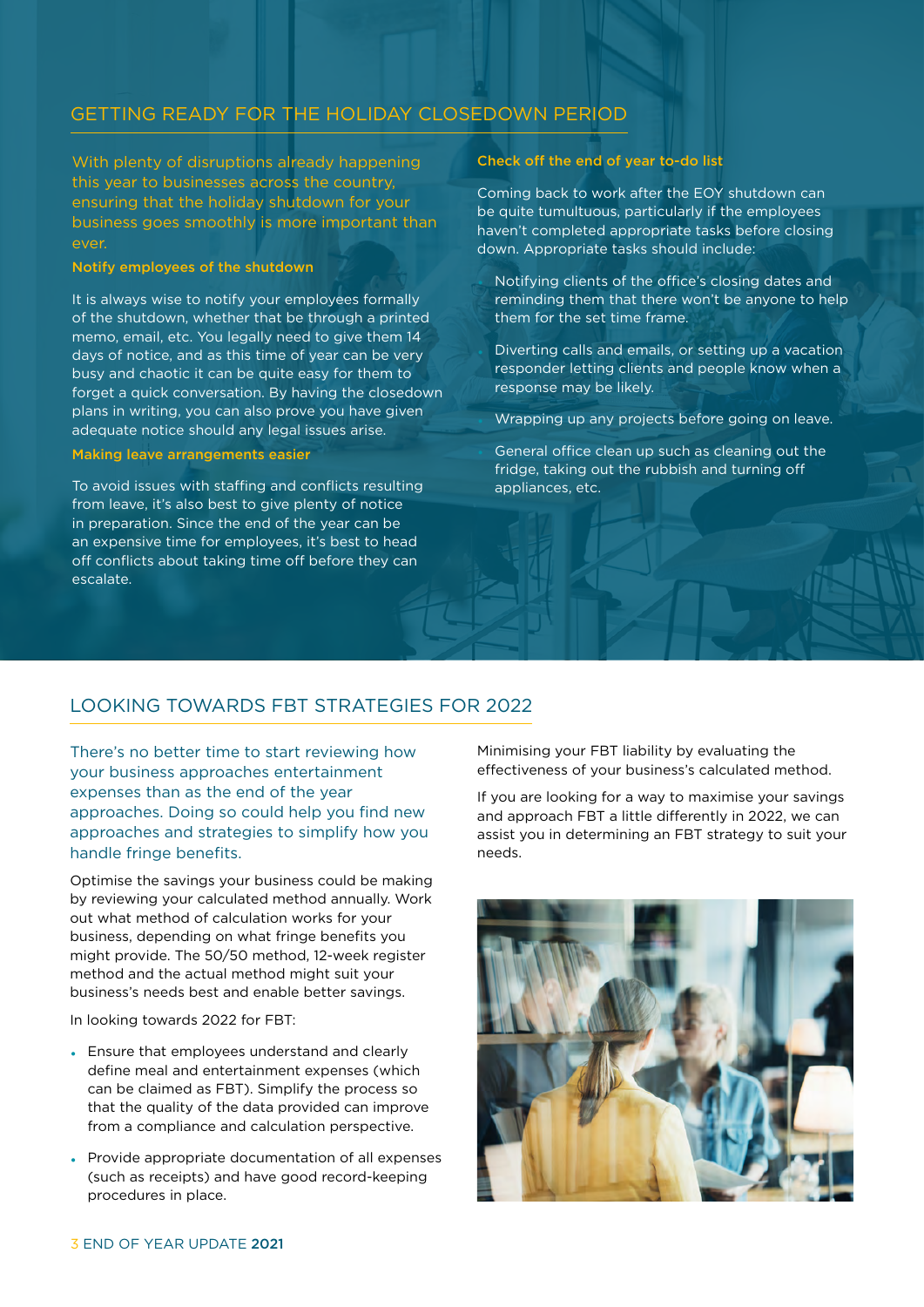### PUT YOUR HOLIDAY MONEY TOWARDS YOUR SUPER THIS YEAR

The holidays can be an expensive time of the year but for those who may not be able to indulge in their usual travel plans, you could find yourself with some unexpected extra savings. By investing those savings into your superannuation fund through concessional contributions, you could put the money to good use.

The general concessional contributions cap limit was raised to \$27,500 from 1 July 2021. If you have unused concessional contributions from the previous year, you may be able to add that total amount to the \$27,500.

The unused concessional cap is available if the following criteria are met:

- The total super balance at the end of 30 June of the previous financial year is less than \$500,000; and
- Concessional contributions are made in a financial year that exceed the general concessional contributions cap



If concessional contributions of less than the general cap are made in a financial year the contributions will count towards the current year contribution cap and the carry forward unused cap will not be affected.

While a trip away may bring short term enjoyment, investing in your superannuation through concessional contributions could produce long-term benefits.

## PREPARING YOUR TAX FOR THE **HOLIDAYS**

With the hustle and bustle of the holiday season, you may be looking for ways to prepare for the coming year.

Tax might not be at the forefront of your mind, but preparing your taxes for the holidays should be a cost-saving measure that you put into place as soon as possible.

Here are some of the ways that you can prepare your tax for the holidays;

 $\mathbf{F} = \mathbf{F} \mathbf{F}$ 

Charitable giving is a powerful way to lower taxes while also supporting a cause you care about. The holiday season is the perfect time to think about income tax deductions.

- Purchase long-term assets that can add profit to the business.
- Be sure that your record-keeping for the year is in order.
- Sell off the investments that have been performing poorly (harvest your losses now to avoid extra tax).
- Think about your more complex tax situations now - if you are in the process of a major transaction, you will want to begin analysing what you owe and could claim back as soon a possible.

If you want to look towards 2022 with a fresh tax perspective, speak to a registered tax agent to help strategise a plan to suit you.